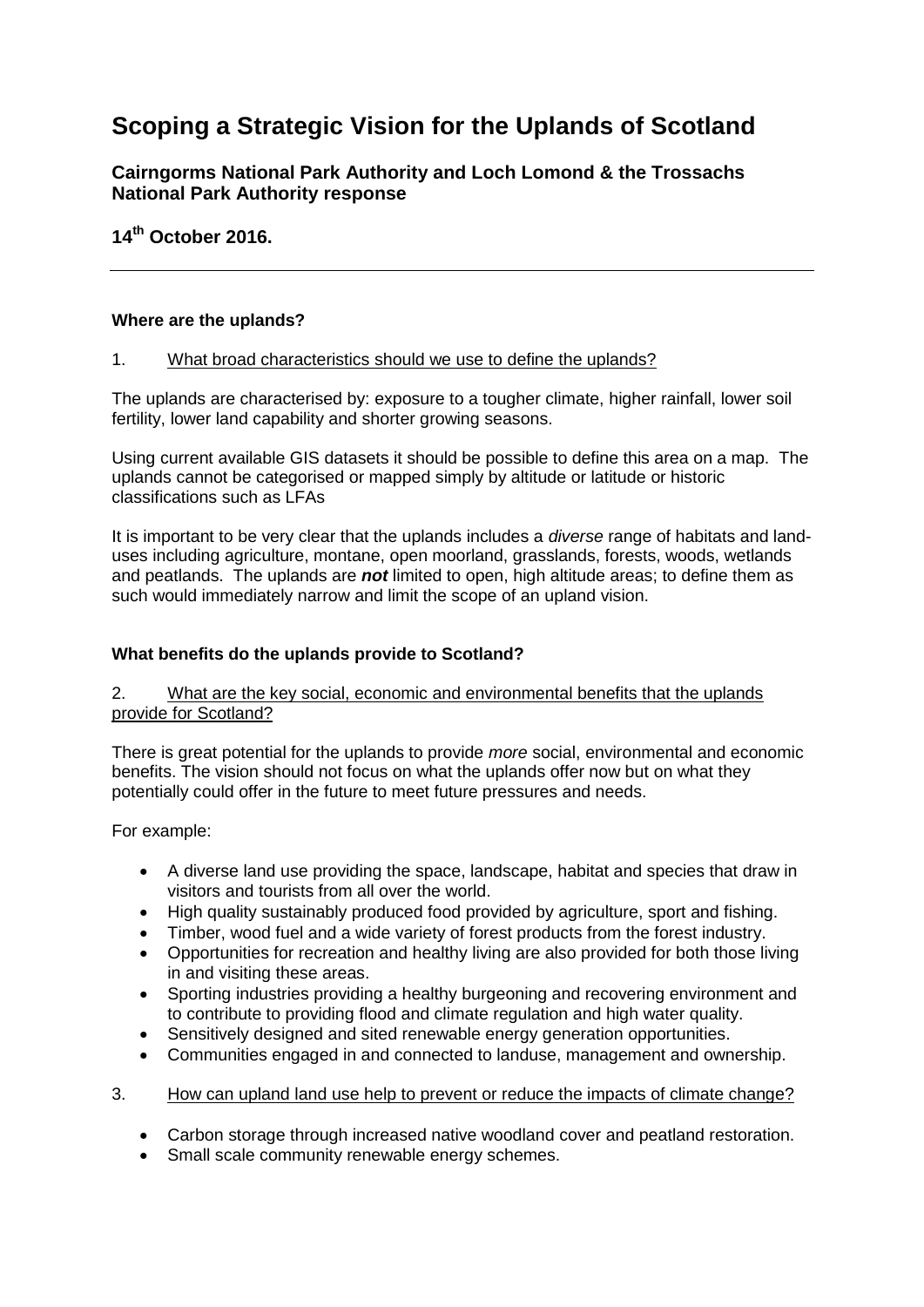- Sustainable grazing levels by all herbivores to achieve regenerating semi-natural vegetation and natural tree regeneration for greater biodiversity resilience against climate change impacts.
- Locally sourced timber and food.

# **What should an upland vision include?**

4. A strategic vision could inform decisions about the balance between different land uses in different parts of the uplands. What are the key choices that an upland vision should address, and why?

 Maximising the diversity of land use – to ensure communities can adapt to a changing climate and changing economics.

 Supporting local communities by protecting the environment, local employment opportunities and improving infrastructure, transport and communication links –the people of the uplands provide the links to the past present and future that will maintain the natural and cultural landscape.

 Maximising biodiversity – because it is fundamental to all future landuse choices that we have the full web of life to support the ecosystems upon which we depend.

 Avoiding monocultures – mistakes in the past with single species management have turned communities away from some land uses that could form an important part of the future mix.

 Ensuring new woodlands include a diverse mix of tree species – Better for biodiversity, as a guard against possible future disease outbreaks and also for the provision of local sources of bespoke timber.

 Ensuring landscape is always at the heart of decision making – a beautiful landscape synonymous with the uplands is fundamental for the tourism and recreation industry and providing access and recreation opportunities.

 Ensuring provision of local food, fuel, power and timber – with relatively poor transport links in the uplands it is all the more important that communities are able to be more self-sufficient.

# 5. Are there any other topics or issues that should be included in an upland vision, and if so why?

Extraction from the land over the long term eventually requires replacement of nutrients and soil preservation. Excessive levels of extraction in some areas over centuries has caused damage that will take centuries to recover.

## 6. Are there any topics or issues that should be excluded from an upland vision, and if so why?

We are currently not aware of any.

# **How should the vision be developed?**

7. Which stakeholders do you think it would be particularly important to involve, and how? Would particular approaches be needed, for example, to reach particular groups?